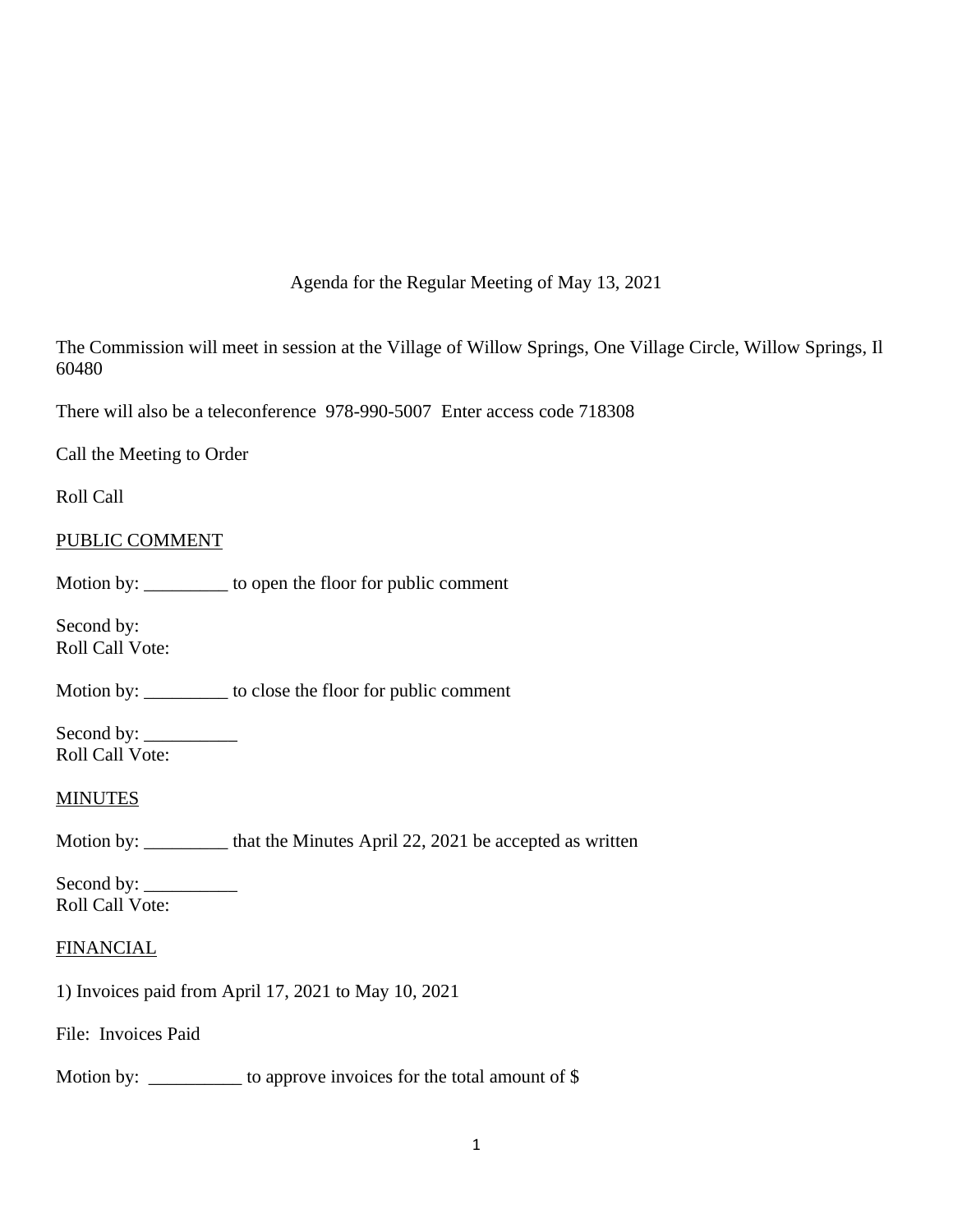Second by: Roll Call Vote:

2) Cash in Banks All Accounts for April

File: Cash in Bank

### COMMISSIONER'S REPORT

### ENGINEERING

- Update on Watermain Projects
- 3) Notice for Invitation to Bid Vinewood Avenue Water Main Replacement

File: Vinewood Avenue Water Main Replacement Project

### EXECUTIVE DIRECTOR'S REPORT

4) Letter dated May 6, 2021 from Automatic Controls to Director Colleen Kelly

# Re: SCADA Upgrade

Motion by: \_\_\_\_\_\_\_\_\_\_\_ to approve the SCADA System Upgrade for the amount of \$18,635.00

Second by: \_\_\_\_\_\_\_\_\_ Roll Call Vote:

# LEGAL

# CUSTOMER / COMMUNITY MATTERS

Board Discussion and Possible Action on the Following:

5) E-mail dated April 26, 2021 from Francisco Nunez, 1115 Vinewood Willow Springs, to Penny Mulcahy

File: Customer Account

Re: Water Dispute Appeal

6) Note dated April 19. 2021 from Selina Ligas, 7637 Cork, Justice to the Commission

Re: Water Bill Reduction

File: Customer Account

### PERSONNEL MATTERS

Resignation / Hiring of Personnel